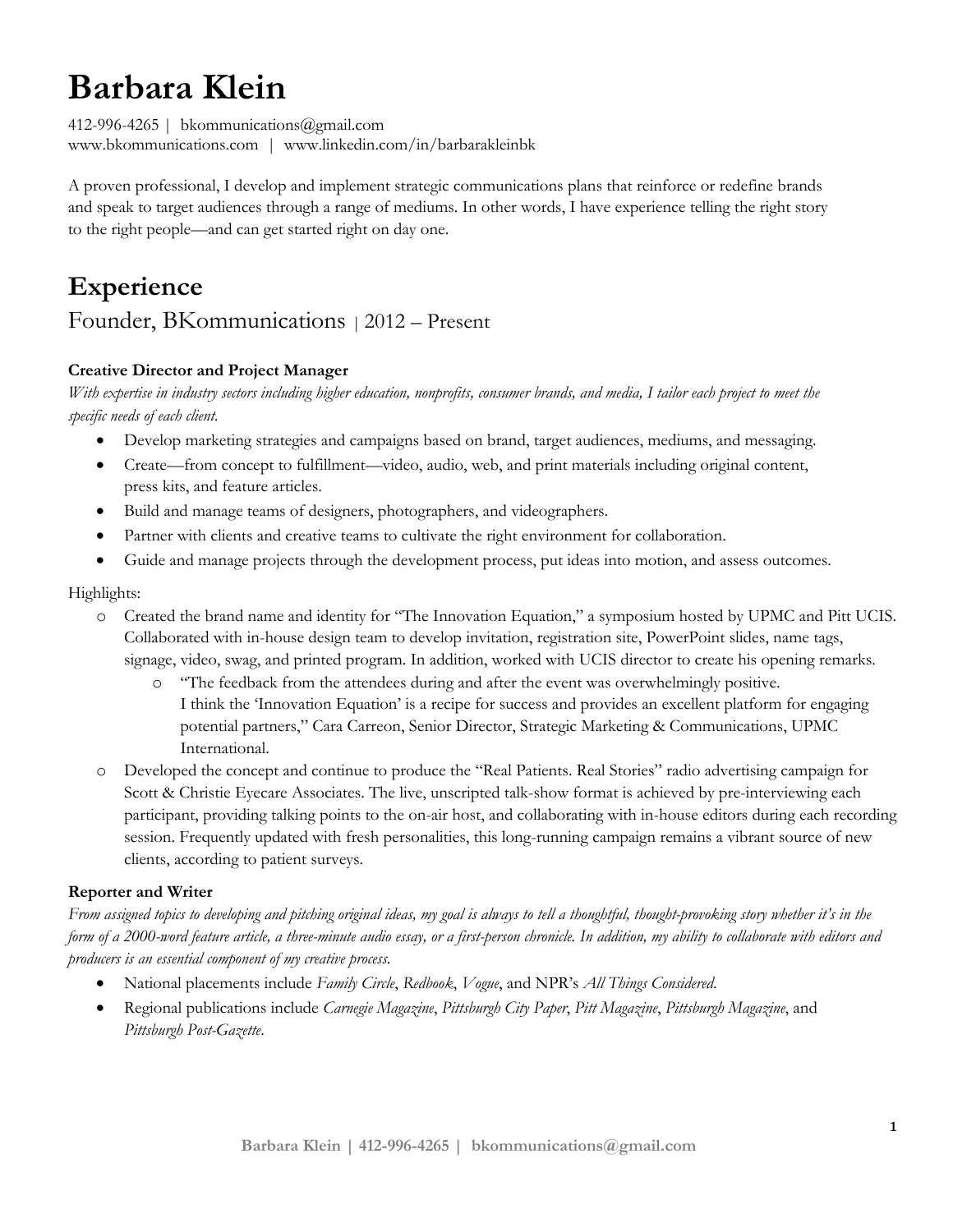### Highlights:

- o As a guest commentator for NPR, I researched, wrote, and narrated a life-affirming essay exploring the story behind the names stamped on the bottom of paper bags. "Who is Alan Rumbo?" aired on NPR's *All Things Considered.*
- o As a regular contributor to *Carnegie Magazine*, I've written and researched several cover stories. Selected examples: "Of Faith and Fame" exploring the impact of Andy Warhol's Byzantine Catholic faith on his art; "Starstruck," a behind-the-scenes look at Warhol's infatuation with fame and celebrity; and "Unraveling Race," a frank overview of the man-made concept of race.

# Adjunct Professor, University of Pittsburgh <sup>|</sup> 2010 – Present

*Classes include Public Relations Writing, Persuasive Writing in Advertising, Written Professional Communications, and Creative Non-Fiction Sports Writing.*

- Create a positive learning environment that encourages students to participate, share their ideas, and provide constructive feedback to one another.
- Craft assignments balancing communications theory with real-world skills, such as defining brand attributes, identifying target audiences, analyzing different mediums, developing messaging, and presenting and pitching ideas.
- Launched in-class speaker series giving students an opportunity to engage with professional practitioners from local media outlets (WTAE-TV, *Pittsburgh Post-Gazette*), public relations and advertising agencies (Edelman-NY, Brunner-Pgh.), and non-profits (Children's Hospital of Pgh.).

Representative Student Comments:

- o "I loved that this course was project/presentation based. I felt like Prof Klein really loved teaching this content, and that she wanted us to fully understand the public relations realm. I also liked how much she made a big deal about presentations, how they were like real life, and treat them as such."
- o "I like that she provided an interactive environment to interact with each other and express our ideas."

### Interim Communications Director, Pitt Global | November 2019 – March 2020

### *Embedded in the University of Pittsburgh's top-ranked UCIS, I took the lead on several pending projects as well as initiated new branding and social media campaigns.*

- Developed social media campaign during the COVID-19 pandemic to foster a sense of community during a time of social distancing, isolation, and fear. "Embrace the World" was built on the foundational concept expressed by the vice provost that Pitt Global doesn't seek to change the world, but rather embrace the world and make it better.
- Collaborated with the director, senior staff, center leaders, and internal communications staff to advance initiatives.
- Developed branding strategies including a new visual identity and theme #YouAreWelcomeHere.
- Created marketing materials including banners, videos, and web-based content.
- Expanded reach to students by launching a successful Instagram account, complementing existing platforms.

### Highlights:

- o Earned additional bonus funds for Pitt Global by more than doubling the department's number of individual Day of Giving donors from the previous year. This milestone was achieved by leveraging social media to target students and alums, printing "I Gave" stickers to create a visible community of support, producing videos featuring current students talking about their amazing global experiences, and hosting gatherings in the Pitt Global Hub. Touted as an "overwhelming success" by the vice provost.
- o Created, developed, and produced a series of new promotional videos for multi-platform use. Taking a cost-effective approach, the more than 20 individual videos can now be edited to highlight different areas of content to achieve different goals. The videos feature Pitt students and faculty talking about the role the University has played in bringing Pitt to the world and the world to Pitt.